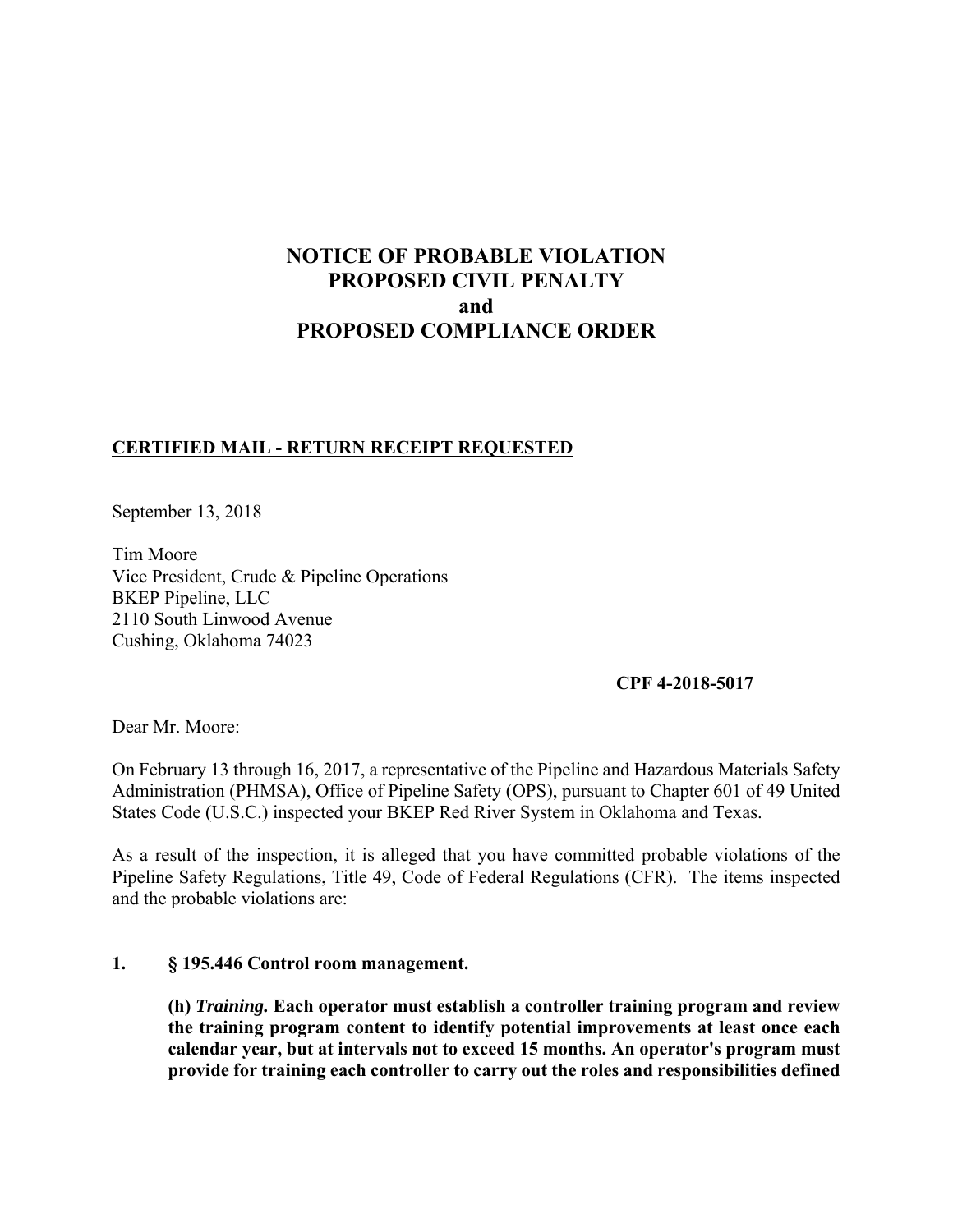## **by the operator. In addition, the training program must include the following elements:**

## **(1) Responding to abnormal operating conditions likely to occur simultaneously or in sequence;**

 BKEP failed to establish the controller training program to include scenarios for responding to abnormal operating conditions (AOC) likely to occur simultaneously or in sequence.

During the inspection, PHMSA requested BKEP to provide the records of the controller's training elements to ensure they are trained on multiple abnormal operating conditions likely to occur simultaneously or in sequence. BKEP provided sign-in sheets (monthly training), new controller (trainee) training sheets, and Blue Knight Energy Partners Controller System Review Reports. The documentation did not include a provision for scenarios that may have occurred simultaneously or in sequence. There were no AOC training scenarios mentioned in the provided documentation.

### **2. §195.452 Pipeline integrity management in high consequence areas**

**(e) What are the risk factors for establishing an assessment schedule (for both the baseline and continual integrity assessments)?** 

**(1) An operator must establish an integrity assessment schedule that prioritizes pipeline segments for assessment (see paragraphs (d)(1) and (j)(3) of this section). An operator must base the assessment schedule on all risk factors that reflect the risk conditions on the pipeline segment. The factors an operator must consider include, but are not limited to:** 

**(i) Results of the previous integrity assessment, defect type and size that the assessment method can detect, and defect growth rate;** 

**(ii) Pipe size, material, manufacturing information, coating type and condition, and seam type;** 

**(iii) Leak history, repair history and cathodic protection history;** 

**(iv) Product transported;** 

**(v) Operating stress level;** 

**(vi) Existing or projected activities in the area;** 

**(vii) Local environmental factors that could affect the pipeline (e.g., corrosivity of soil, subsidence, climatic);** 

**(viii) geo-technical hazards; and** 

**(ix) Physical support of the segment such as by a cable suspension bridge.** 

BKEP failed to base their integrity assessment schedule on all risk factors that reflect the risk conditions on the pipeline segment as required by  $\S 195.452(e)(1)$ .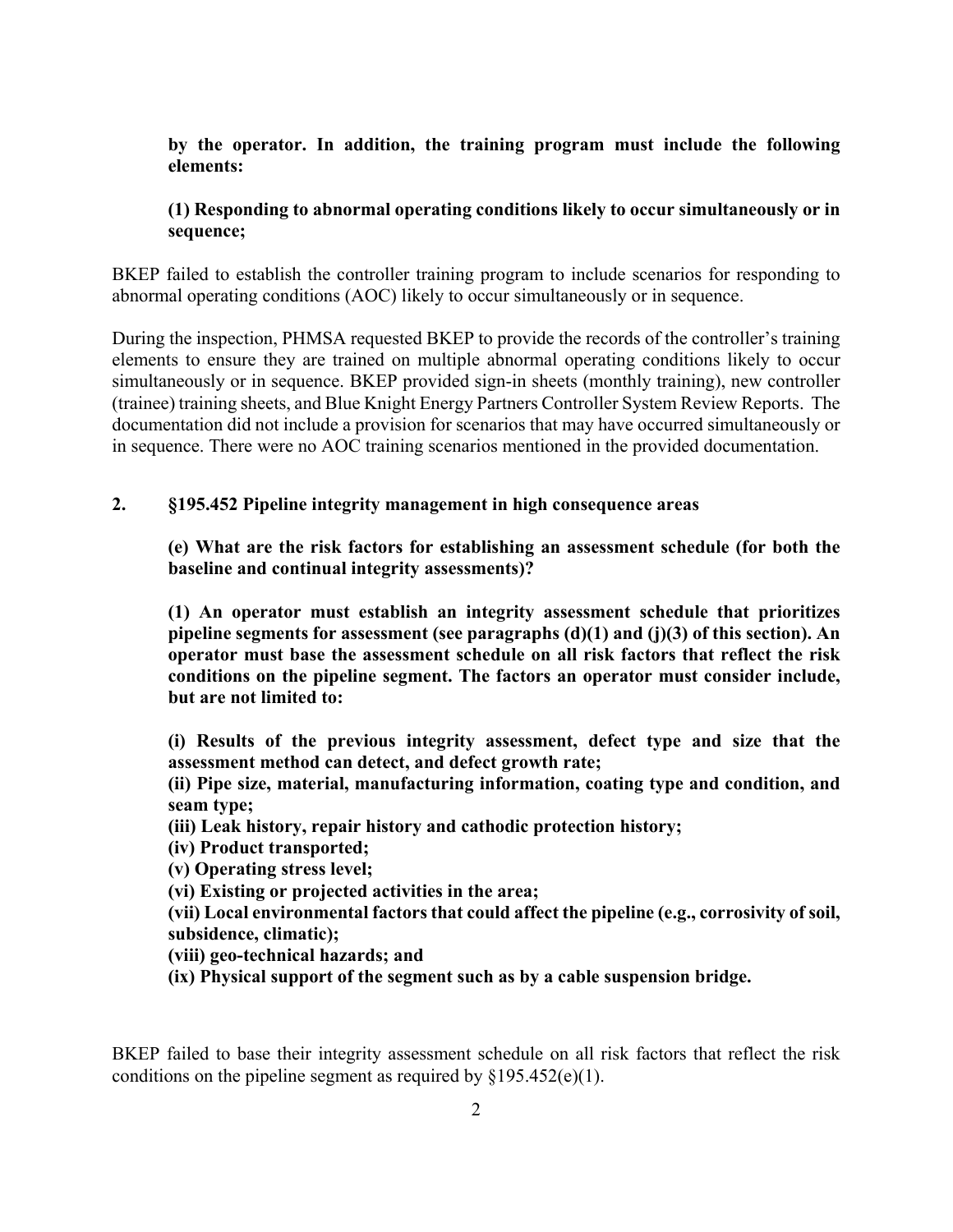During the inspection, PHMSA requested BKEP to provide the integrity assessment schedule that prioritizes pipeline segments considering all the risk factors listed in their Integrity Management Plan Section 3.7 Threat Analysis. BKEP provided the risk assessment of all segments of the Red River Pipeline for 2016. Based on the provided risk assessment, only four (4) threats  $(3<sup>rd</sup>$  party damage, weather/outside force, external corrosion and internal corrosion for each line segment were considered. The remaining threats (stress corrosion cracking, manufacturing defect threats, construction threat, equipment malfunction and incorrect operation) were not included in the risk assessment. BKEP failed to provide the information or perform an integration of the data into their risk algorithm calculation to support the requirements of  $\S 195.452(e)$ .

#### Proposed Civil Penalty

 may not exceed \$200,000 per violation per day, with a maximum penalty not to exceed \$2,000,000 for a related series of violations. The Compliance Officer has reviewed the circumstances and Under 49 U.S.C. § 60122 and 49 CFR § 190.223, you are subject to a civil penalty not to exceed \$209,002 per violation per day the violation persists, up to a maximum of \$2,090,022 for a related series of violations. For violations occurring prior to November 2, 2015, the maximum penalty supporting documentation involved in the above probable violation(s) and has recommended that you be preliminarily assessed a civil penalty of \$65,600 as follows:

| Item number | <b>PENALTY</b> |
|-------------|----------------|
| Item 1      | \$19,000       |
| Item 2      | \$46,600       |

#### Proposed Compliance Order

 Administration proposes to issue a Compliance Order to BKEP Pipeline, LLC. Please refer to the With respect to item 1 pursuant to 49 U.S.C. § 60118, the Pipeline and Hazardous Materials Safety *Proposed Compliance Order*, which is enclosed and made a part of this Notice.

#### Response to this Notice

 *Compliance Proceedings*. Please refer to this document and note the response options. All Enclosed as part of this Notice is a document entitled *Response Options for Pipeline Operators in*  material you submit in response to this enforcement action may be made publicly available. If you believe that any portion of your responsive material qualifies for confidential treatment under 5 U.S.C. 552(b), along with the complete original document you must provide a second copy of the document with the portions you believe qualify for confidential treatment redacted and an explanation of why you believe the redacted information qualifies for confidential treatment under 5 U.S.C. 552(b).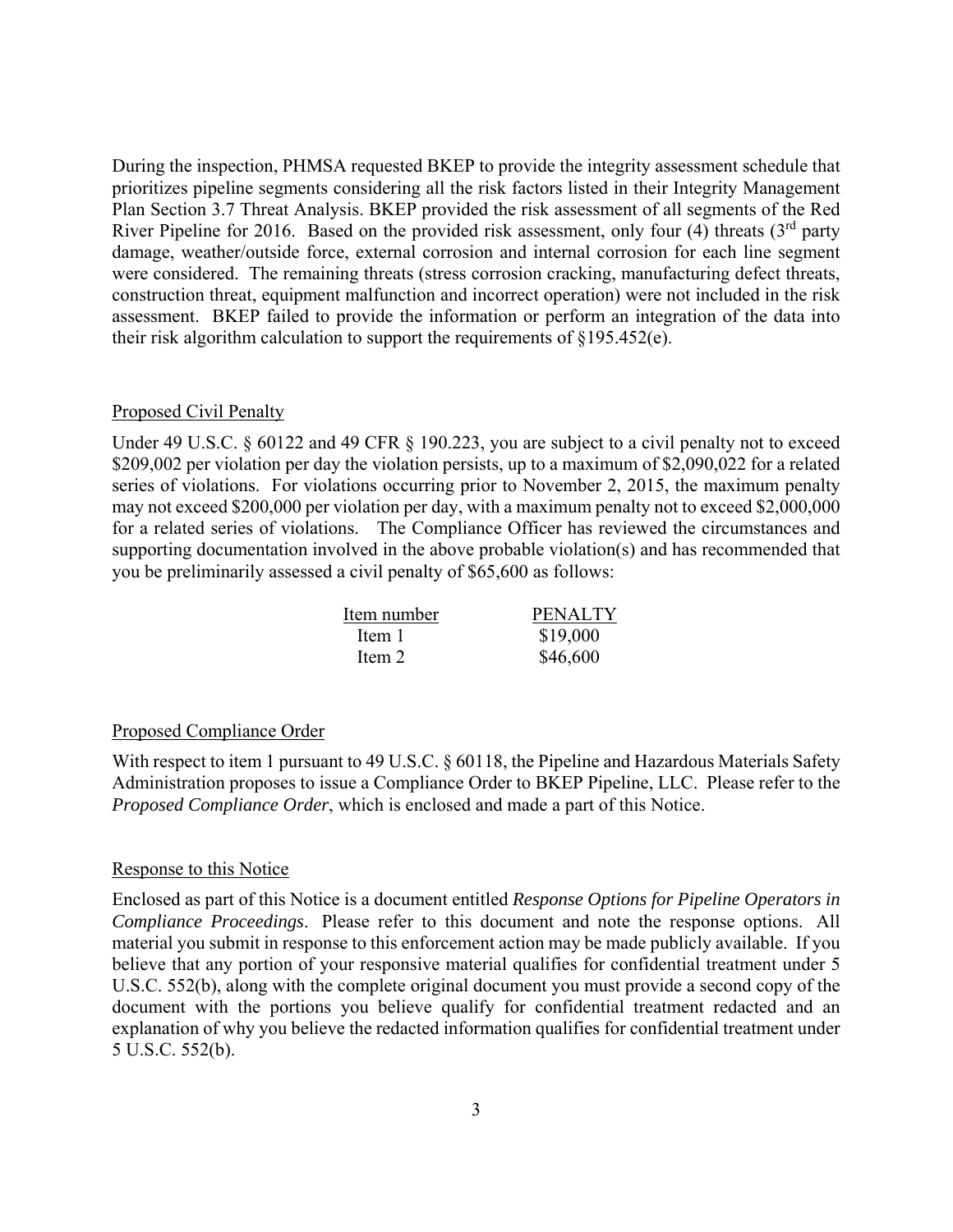submit your correspondence to my office within 30 days from receipt of this Notice. This period Following the receipt of this Notice, you have 30 days to submit written comments, or request a hearing under 49 CFR § 190.211. If you do not respond within 30 days of receipt of this Notice, this constitutes a waiver of your right to contest the allegations in this Notice and authorizes the Associate Administrator for Pipeline Safety to find facts as alleged in this Notice without further notice to you and to issue a Final Order. If you are responding to this Notice, we propose that you may be extended by written request for good cause.

In your correspondence on this matter, please refer to **CPF 4-2018-5017** and, for each document you submit, please provide a copy in electronic format whenever possible.

Sincerely,

Mary L. McDaniel, P.E. Director, Southwest Region Pipeline and Hazardous Materials Safety Administration

Enclosures: *Proposed Compliance Order Response Options for Pipeline Operators in Compliance Proceedings*